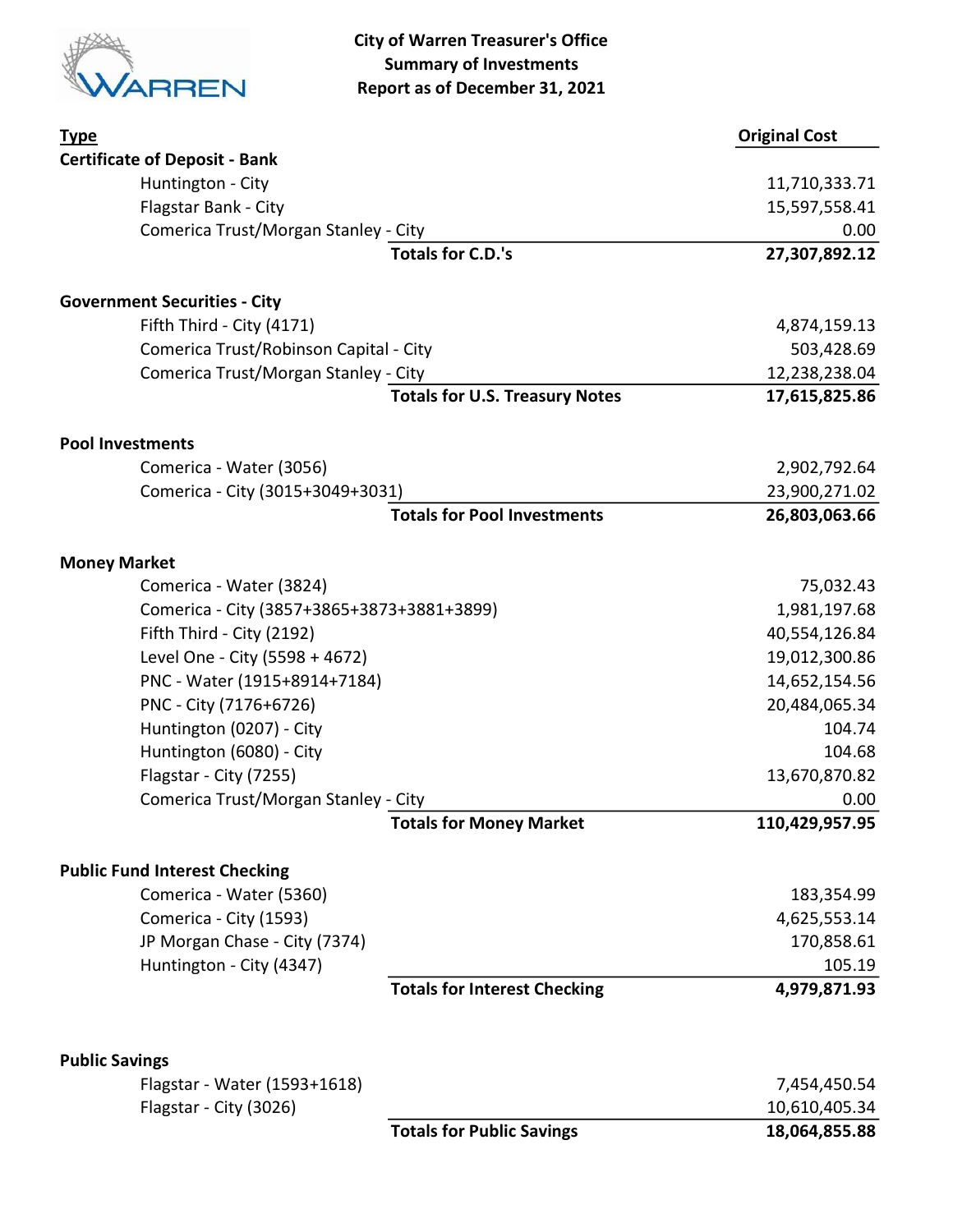| <b>Commercial Paper</b> |                                        |              |
|-------------------------|----------------------------------------|--------------|
|                         | Comerica Trust/Morgan Stanley - City   |              |
|                         | <b>Totals for Commercial Paper</b>     | 0.00         |
| <b>Municipal Bonds</b>  |                                        |              |
|                         | Comerica Trust/Robinson Capital - City | 1,500,000.00 |
|                         | Comerica Trust/Morgan Stanley - City   | 541,345.94   |
|                         | <b>Totals for Municipal Bonds</b>      | 2,041,345.94 |
|                         |                                        |              |

**Bank Investment Totals 207,242,813.34**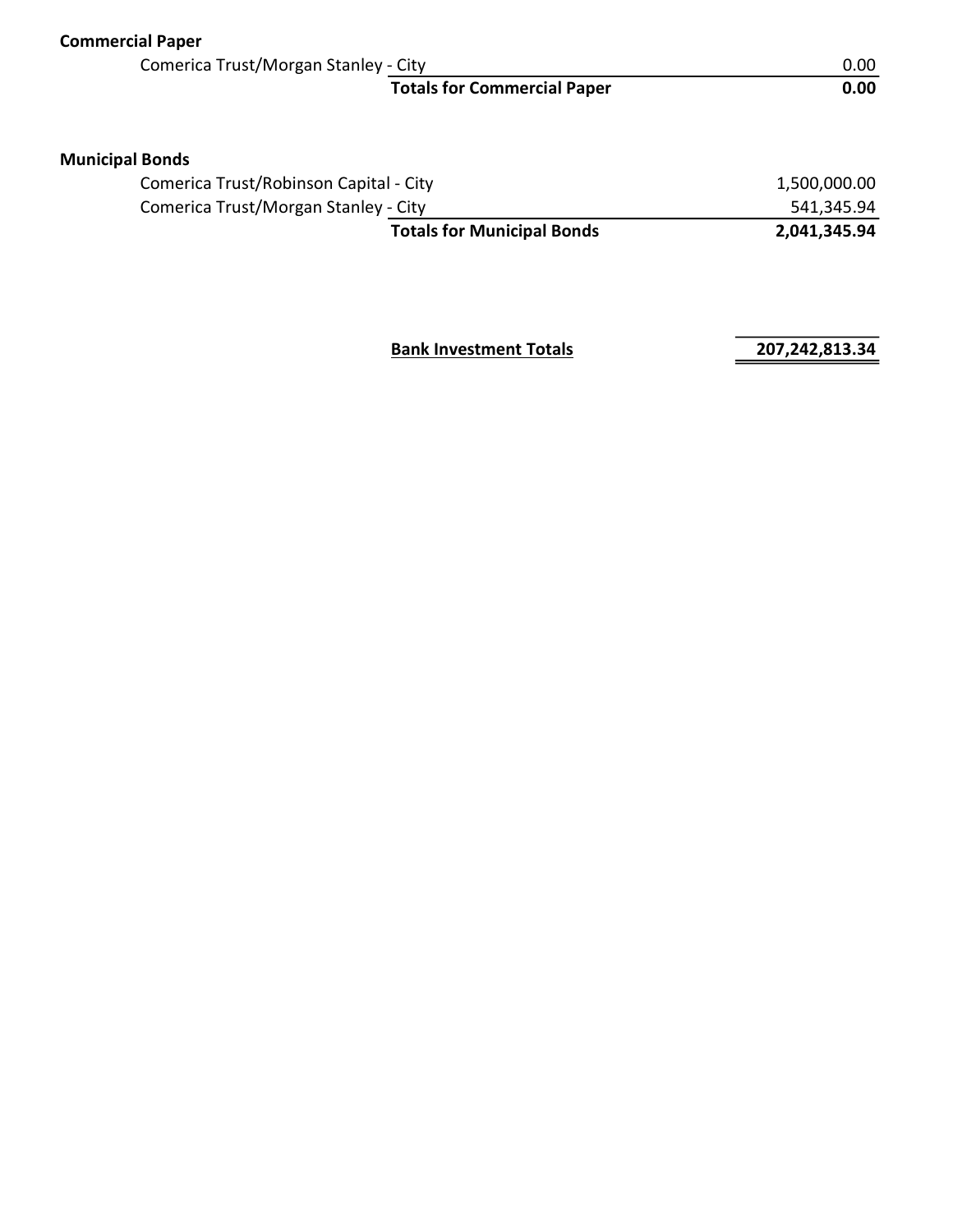

### City of Warren Treasurer's Office Summary of Investment Balances by Type Report as of December 31, 2021

| <b>Type</b>                          | <b>Current Original Cost</b> |
|--------------------------------------|------------------------------|
| Certificate of Deposit - Bank        | 27,307,892.12                |
| <b>Government Securities</b>         | 17,615,825.86                |
| Pool Investments                     | 26,803,063.66                |
| Money Market                         | 110,429,957.95               |
| <b>Public Fund Interest Checking</b> | 4,979,871.93                 |
| <b>Public Savings</b>                | 18,064,855.88                |
| <b>Commercial Paper</b>              |                              |
| <b>Municpal Bonds</b>                | 2,041,345.94                 |
| <b>GRAND TOTAL:</b>                  | 207,242,813.34               |

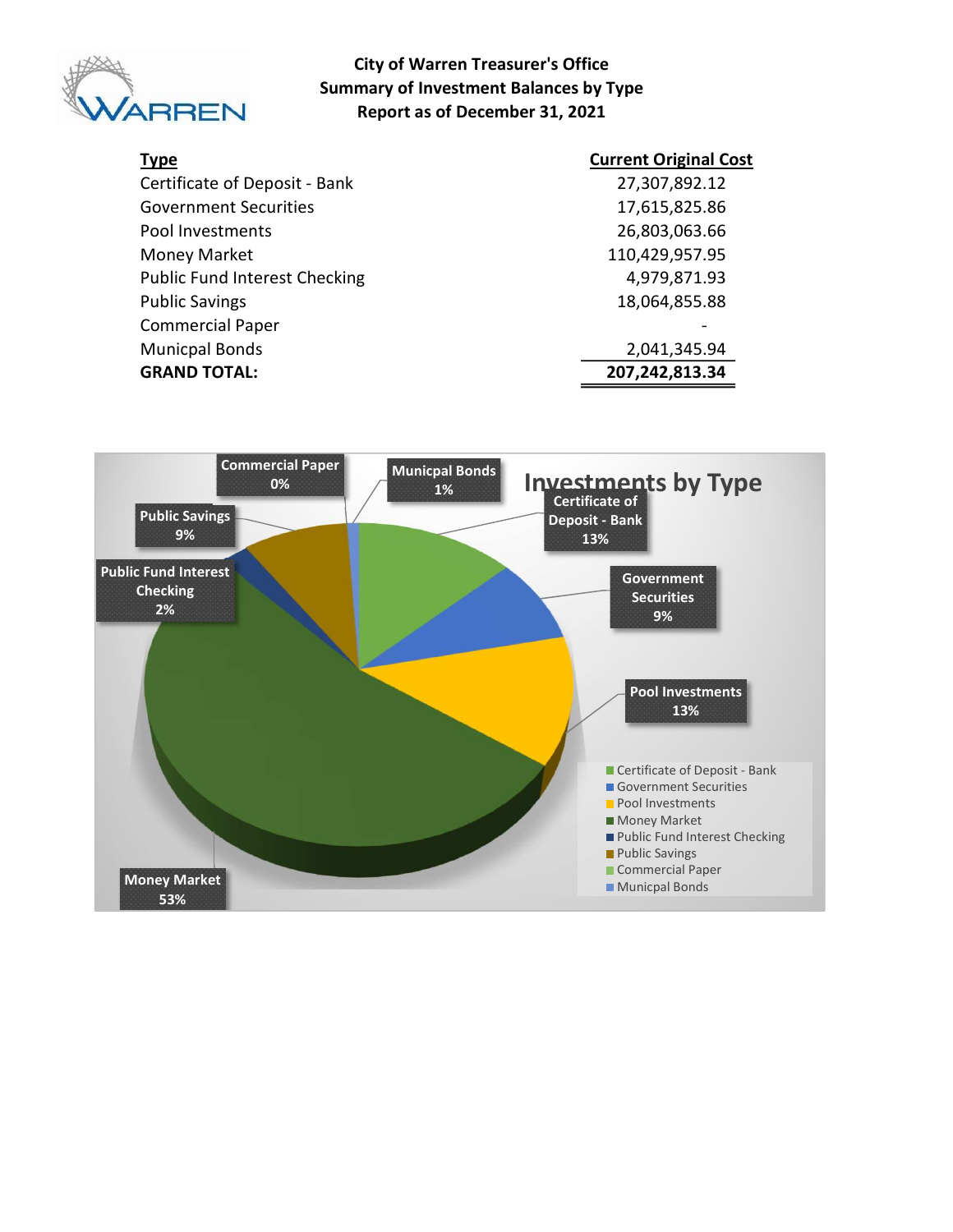

Report as of December 31, 2021 City of Warren Treasurer's Office Summary of Investment Totals by Bank

| Comerica                        | 33,668,201.90  |
|---------------------------------|----------------|
| Comerica Trust/Morgan Stanley   | 12,779,583.98  |
| <b>PNC</b>                      | 35,136,219.90  |
| JP Morgan Chase                 | 170,858.61     |
| Huntington                      | 11,710,648.32  |
| Flagstar                        | 47,333,285.11  |
| <b>Fifth Third</b>              | 45,428,285.97  |
| Comerica Trust/Robinson Capital | 2,003,428.69   |
| Level One                       | 19,012,300.86  |
| <b>Grand Total</b>              | 207,242,813.34 |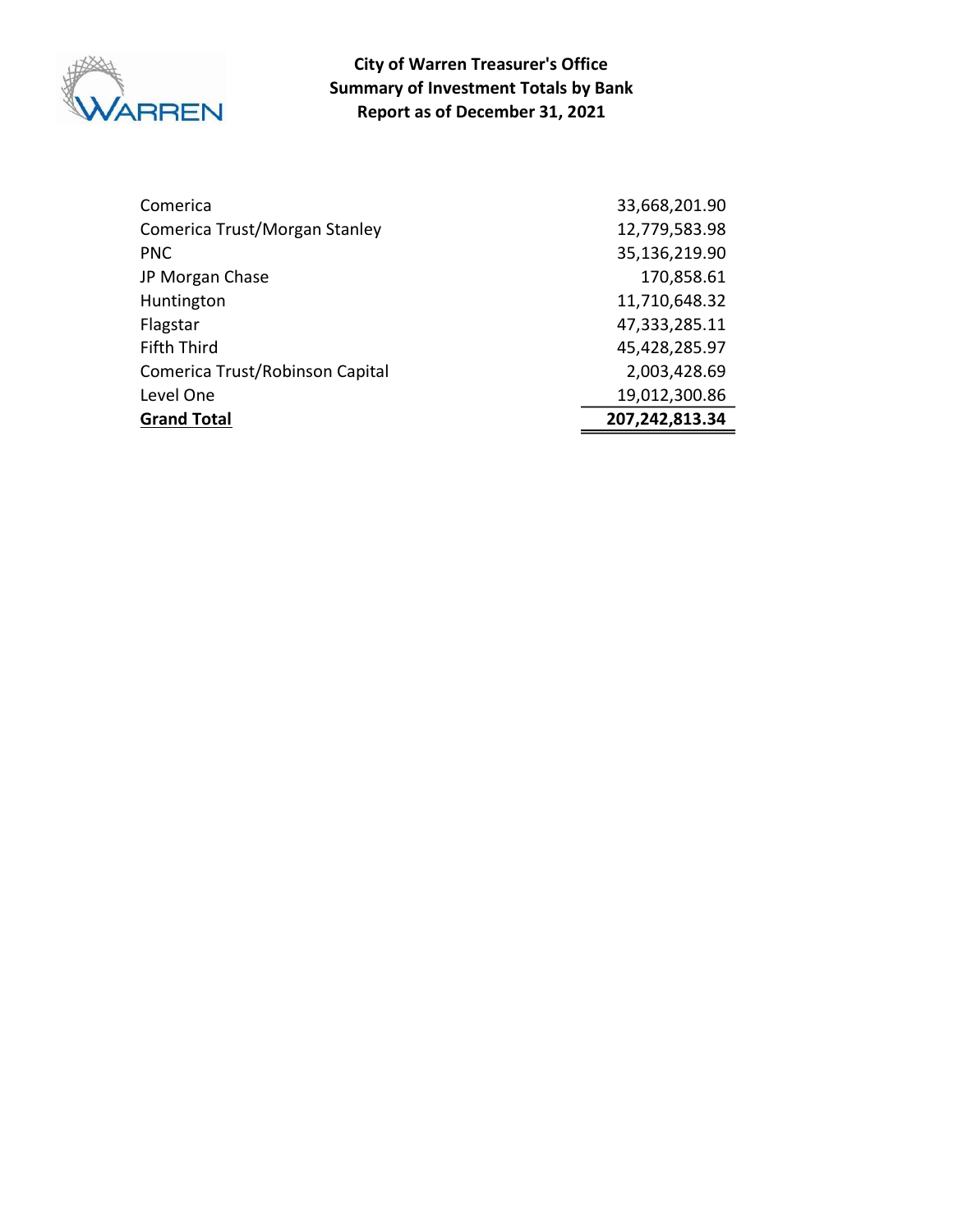

# WATER RETENTION DESIGNATED BOND FUND

Report as of December 31, 2021

| Total                     | 38,004,282.53 |
|---------------------------|---------------|
| Huntington (3241)         | 27,360,016.21 |
| Huntington (8949)         | 3,448,769.52  |
| Chase Money Market (9727) | 7,195,496.80  |
| JP Morgan                 |               |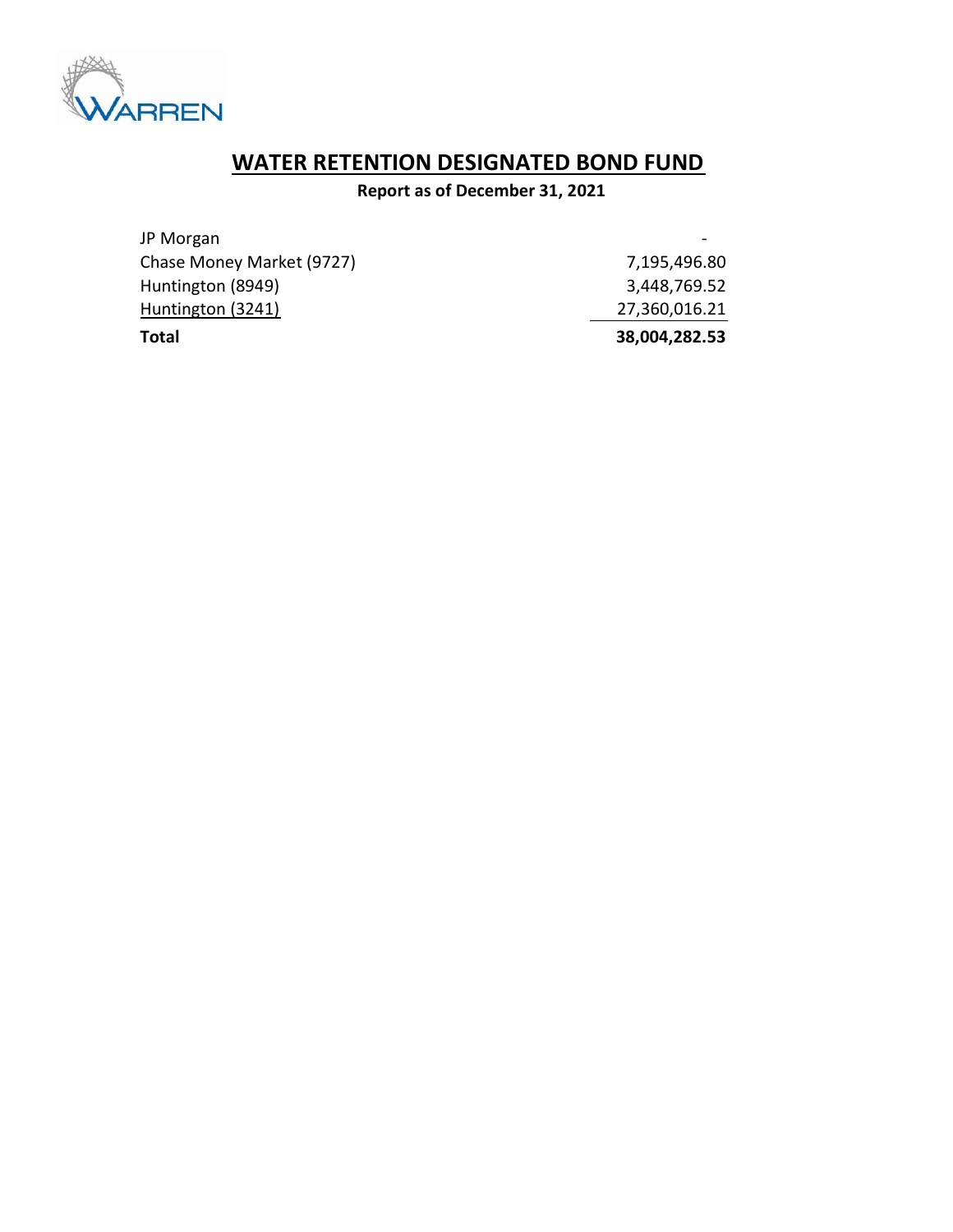

## ROAD IMPROVEMENT BOND FUND

Report as of December 31, 2021

PNC - Money Market (9975) 1,037,996.03 PNC - US Treasuries - Andreasuries - Andreasuries - Andreasuries - Andreasuries - Andreasuries - Andreasuries

Total 1,037,996.03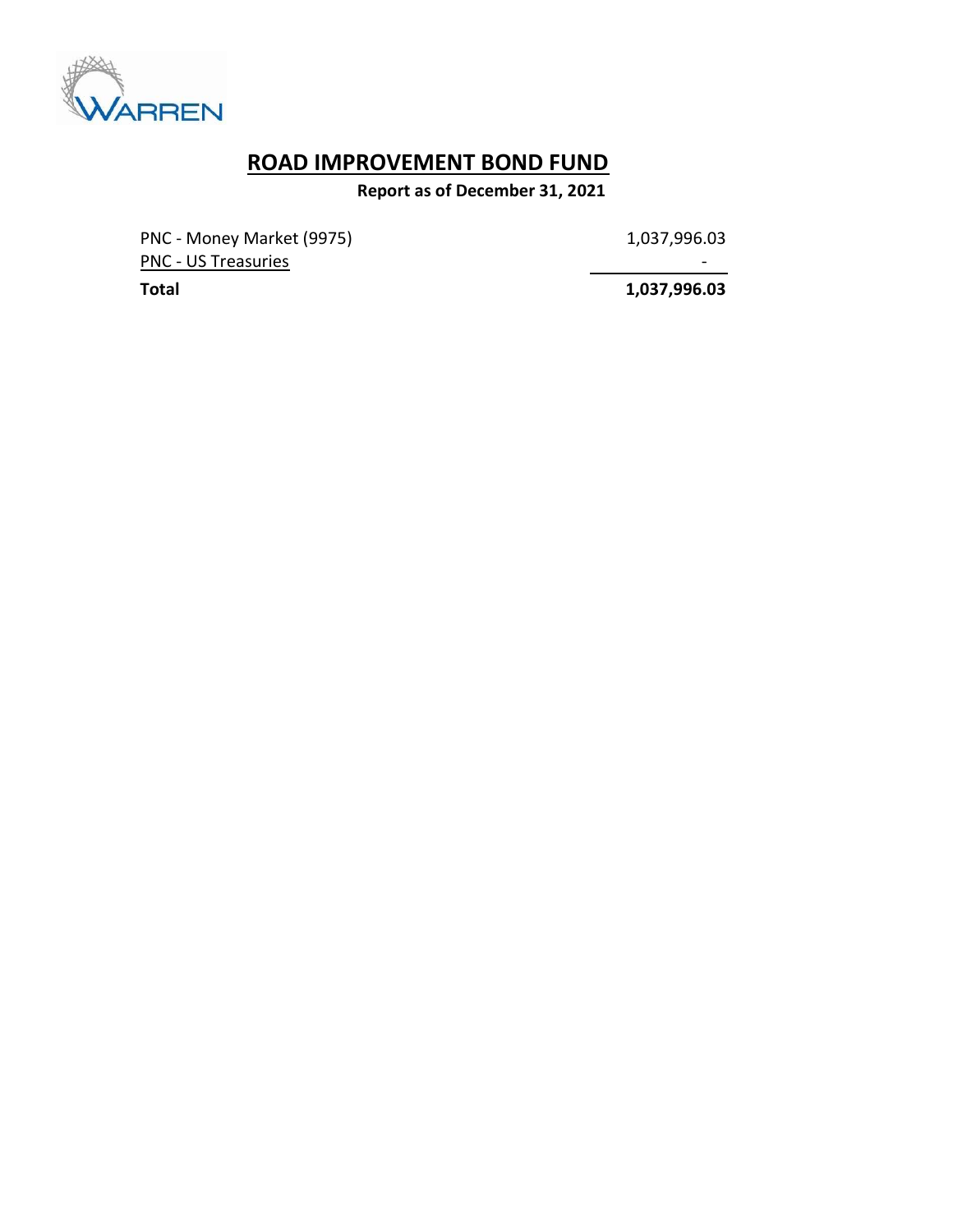

## MOUND ROAD IMPROVEMENT BOND FUND

Report as of December 31, 2021

JP Morgan Chase (1215) 18,002,444.70

Total 18,002,444.70